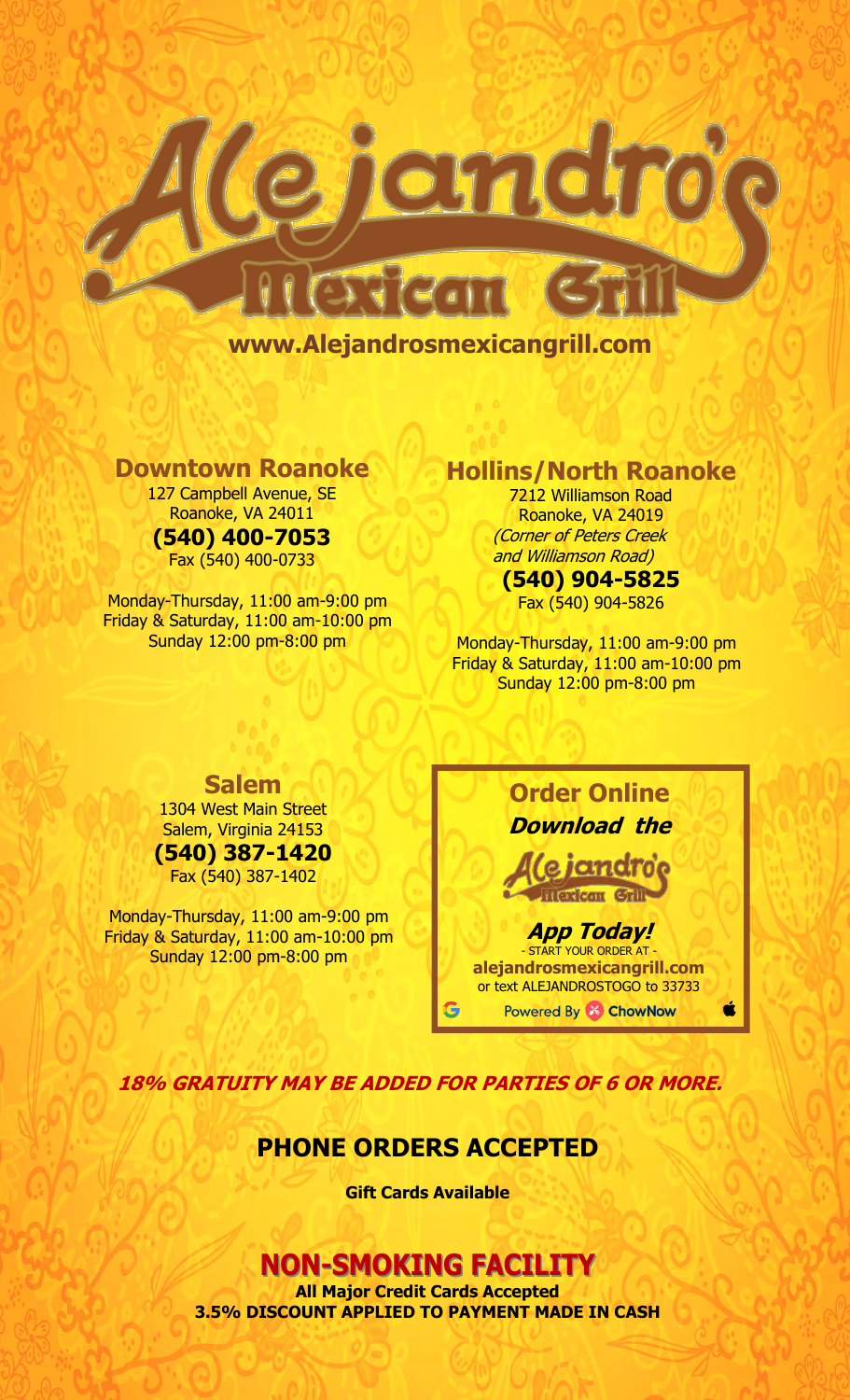# *Appetizers*

#### **Nachos \$7.50**

Chips, cheese dip, and shredded cheese. Ground Beef, Shredded Chicken or Shredded Beef **\$8.75** Steak, Grilled Chicken, Carnitas, Al Pastor **\$10.00** 



#### **Nachos Azteca \$11.00**

Shredded Chicken and Ground Beef mixed together with chips, cheese dip, shredded cheese, refried beans, roasted red bell peppers, jalapeños, lettuce, sour cream and guacamole.

Substitute with Steak or Grilled Chicken **\$3.00**

**Veggie Nachos Deluxe \$11.50**  Chips, cheese dip, black beans, white rice, spinach, mushrooms and sautéed onions.

# **Fajita Nachos \$13.50**

Choice of Grilled Chicken, Steak or mixed meat. Combined with chips, cheese dip, shredded cheese, grilled onions and bell peppers. **Nachos Tres Hermanos** (Shrimp, Steak, and Grilled Chicken) **\$15.75**

**Chili Lime Tacos \$9.50**  Four small Steak tacos marinated in chili lime. Served with pico de gallo, lettuce and guacamole on the side.

> **Queso Fundido \$7.25**  Cheese dip with house chorizo.

**Spinach Dip \$7.25 Bean Dip \$6.25**  Spinach and cheese dip. Beans and cheese dip.

**UNLESS OTHERWISE STATED: BEEF refers to GROUND BEEF and CHICKEN refers to SHREDDED CHICKEN. If there is an option for VEGGIE it will include Mushrooms, Red and Green Bell Peppers, Onions and Zucchini and Squash.** 



**Served with French Fries** 

**Cuban Sandwich \$12.75** 

A Mexican sandwich served with Angus Beef Franks, Bacon, Chorizo, Ham, fried eggs, refried beans, avocado, mayo and a chipotle pepper.

#### **Classic Sandwich \$11.50**

A Mexican sandwich filled with your choice of Steak, Grilled Chicken, Al Pastor, or Carnitas. Filled with refried beans, lettuce, tomato, onions, avocado, mayo and jalapeños.

**Cheesy Jalapeño Sandwich \$12.25** 

A Mexican sandwich filled with Steak, grilled onions, mushrooms, jalapeños, bell peppers, lettuce, tomatoes, shredded cheese and mayo. Deliciously smothered in our addicting creamy cheese dip.

## **Chips and Salsa Policy**

**Chips and salsa are included with customer meal purchase. (Minimum order of \$5.00 per person) If you are not purchasing a meal, but wish to enjoy our salsa bar, you may purchase an order of chips and salsa for \$3.99. After second serving of chips, \$1.00 will be added to your bill for each additional basket. THANK YOU FOR YOUR UNDERSTANDING.**

# *Quesadillas*

Served with lettuce, sour cream and guacamole on the side.

## **Cheese Quesadilla \$6.75**

**Ground Beef Quesadilla, Shredded Chicken Quesadilla or Shredded Beef Quesadilla \$8.50** 

> **Steak, Grilled Chicken, Carnitas, or Chorizo Quesadilla \$10.00**

**Fajita Quesadilla \$13.50**  A Steak or Grilled Chicken quesadilla filled with bell peppers and onions. Served with red rice and refried beans.



**House Salad \$6.25**  Iceburg lettuce, carrots, tomatoes, cucumbers and cheese.

#### **Mexican Caesar Salad \$10.50**

Romaine lettuce tossed with Caesar dressing, shredded cheese, spiced tortilla chips and red roasted bell peppers. Add Grilled Chicken +\$3.00

## **Taco Salad \$10.50**

Your choice of Shredded Chicken, Shredded Beef, or Ground Beef. Filled with refried beans, red rice, lettuce, shredded cheese, cheese dip, guacamole, sour cream and tomatoes. Substitute with Grilled Meat +\$3.00

## **Fajita Taco Salad \$13.50**

A Taco Salad, with your choice of Grilled Chicken or Steak, and topped with bell peppers and onions.

#### **Shrimp Caesar Salad \$15.75**

Romaine lettuce tossed with Caesar dressing. Served with delicious Grilled Shrimp, shredded cheese, spiced tortilla chips and red roasted bell peppers.



#### **Pollo Espinaca \$12.50**

A bed of grilled spinach, mushrooms, and onions. Topped with Grilled Chicken strips and melted cheese.



#### **Sarita's Zoodles \$14.50**

Zucchini noodles grilled in our zesty lemon-garlic sauce. Served with Grilled Shrimp and cherry tomatoes. Topped with a creamy cheese sauce.

**Zucchini Enchiladas \$12.50**  Two Shredded Chicken zucchini enchiladas topped with cheese and salsa verde. Served with a side of our delicious cauliflower rice, lettuce, sour cream, and guacamole.





**Flaco's Tacos \$12.50**  Two taco lettuce wraps made with your choice of Grilled Chicken or Steak and topped with cheese. Served with a side of our delicious red cauliflower rice and guacamole.

**Skinny Chicken Fajitas \$12.50**  Strips of Grilled Chicken with bell peppers and onions. Served with a side of our delicious cauliflower rice, lettuce, sour cream, and guacamole.

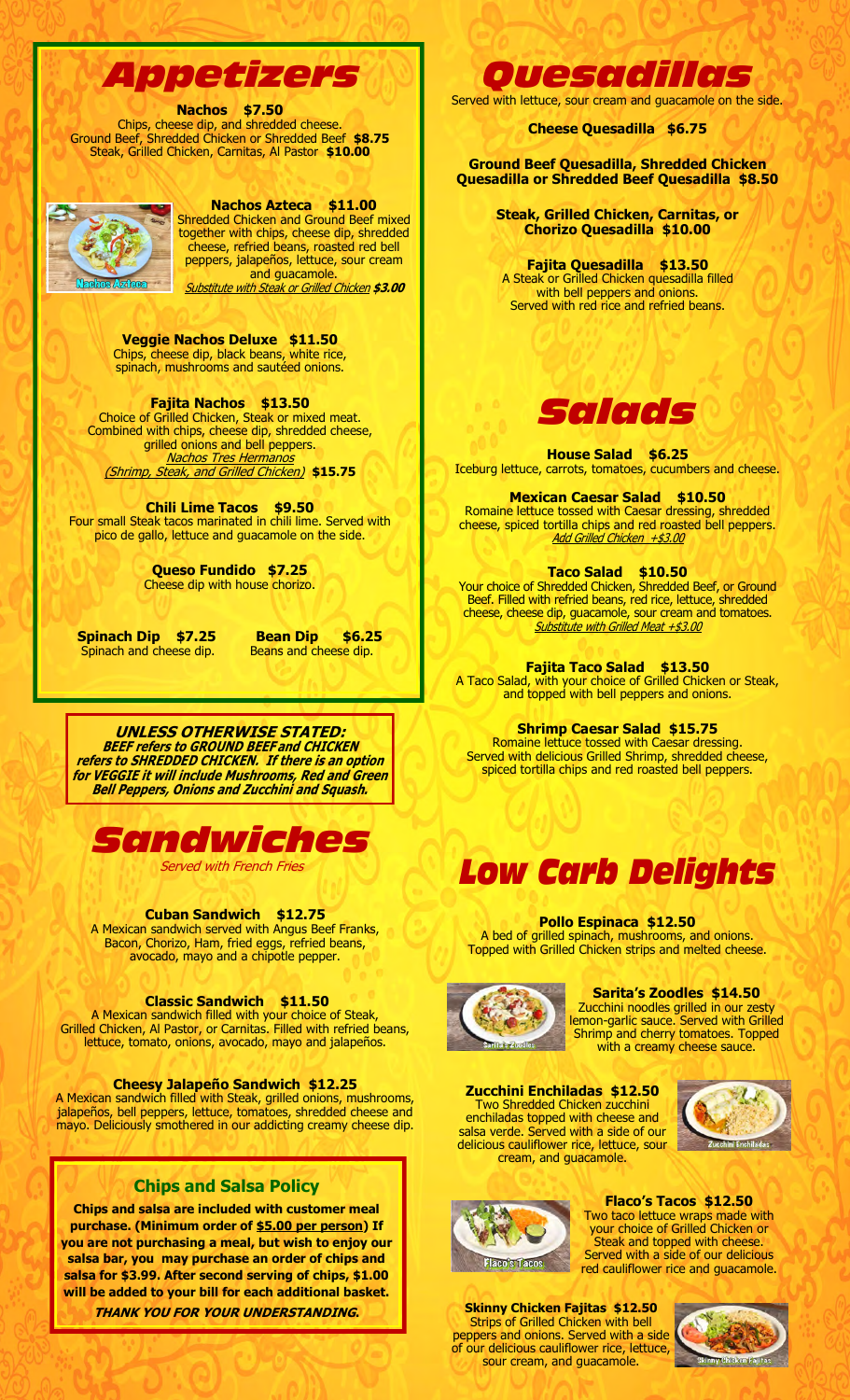



**Chimichangas \$12.50** 

Two chimichangas topped with cheese dip, served with red rice, refried beans, lettuce, sour cream and guacamole. Choice of Ground Beef, Shredded Chicken, or Shredded Beef. Steak, Grilled Chicken, Carnitas, Al Pastor,

or Veggie +\$3.00

#### **Carnitas \$16.75**

Chunks of juicy Pork braised in a house blend marinade sauce and topped with grilled onions. Served with a side of red rice and refried beans.

#### **Flautas \$12.50**

Four hand rolled flour tortillas, deep fried. Two filled with Shredded Chicken and two filled with Shredded Beef. Topped with lettuce, queso fresco, & crema mexicana. Served with red rice & refried beans. Grilled Meat and Veggie +\$3.00

#### **Taquitos \$12.50**

Four hand rolled corn tortillas, deep fried. Two filled with Shredded Chicken and two filled with Shredded Beef. Topped with lettuce, queso fresco, and crema mexicana. Served with red rice and refried beans. *Grilled Meat and Veggie +\$3.00* 

#### **Alejandro's Special\* \$19.75**

 Sliced Grilled Chicken, Sliced Flank Steak & a Sliced Pork Cutlet served over mushrooms and onions, topped with cheese dip. Served with white rice and black beans.

#### **Shorty Tacos \$12.50**

Four small, soft corn tacos made with your choice of your favorite meat, with guacamole, pico de gallo, and lettuce on the side. Served with red rice and refried beans.

#### **Tigres Tacos \$14.50**

Two tacos filled with your choice of Sliced Grilled Steak, Sliced Grilled Chicken or Al Pastor and topped with cilantro, onions and avocados. Stuffed inside two deliciously cheesy tortillas. Served with red rice and refried beans.



#### **Jo's Tacos \$12.50**

Three mouth-watering, deep fried Shredded Beef tacos. Topped with cheese, lettuce and tomatoes. Served with red rice.

#### **Fajita Tacos \$14.50**

Three tacos with your choice of Sliced Grilled Chicken or Steak, topped with bell peppers and onions. Served with a side of fries and shredded cheese.

#### **Three Taco Plate \$11.50**

Three tacos served with your choice of red rice, refried beans or French fries. Filled with your choice of Ground Beef, Shredded Beef or Shredded Chicken



#### **Arroz Loco \$17.75**

Grilled Shrimp, Sliced Grilled Steak and Sliced Grilled Chicken tossed with grilled onions and bell peppers. Served on a bed of red rice and topped with cheese dip. Add zucchini and squash +\$2.00

**Plato Grande \$17.25**  Our big plate prepared with one Chile Relleno, one Shredded Beef flauta, and two Shredded Chicken taquitos. Topped with sour cream, lettuce, tomato and guacamole. Served with a side of red rice and refried beans.



#### **Enchiladas Verde \$12.75**

Three cheese filled enchiladas, topped with our house salsa verde, Sliced Grilled Chicken strips and more cheese.

#### **Sopes \$13.50**

Three small fried corn dough "plates" topped with refried beans, salsa verde, lettuce, pico de gallo and cheese. With your choice of Sliced Grilled Steak, Sliced Grilled Chicken, Carnitas, or Al Pastor.

#### **Tacos a la Plancha \$14.00**

Three tacos served with your choice of red rice, refried beans, or French fries. Filled with your choice of Sliced Grilled Steak, Sliced Grilled Chicken, Carnitas or Al Pastor. You just choose the taco shell! **Soft Flour Shell-topped with lettuce and cheese.** 

**Mexican Style/Soft Corn Shell**-topped with cilantro and onion. **Crispy Shell**-topped with lettuce and cheese.

**Feeling adventurous? Ask for our Diablo Steak!** 

#### **Any EXTRAS and/or ADD ONS are an ADDITIONAL charge; ask your server for specific pricing.**

**\*Consuming raw or undercooked meat, eggs, or seafood may increase your risk of foodborne illness.** 



**CIJITCOLS** Served with lettuce, sour cream and guacamole, red rice, refried beans and tortillas.

**House Fajitas \$18.75**  Grilled Chicken or Carnitas served over bell peppers and onions.

**Steak Fajitas \$19.75**  Strips of Grilled Steak served over bell peppers and onions.

**Crazy Cheese Fajitas \$20.75**  Grilled Chicken, tossed with bell peppers and onions, topped with cheese dip and shredded cheese. Steak +\$3.00

**Fajitas Tres Hermanos \$22.00**  Grilled Chicken, Steak, Shrimp and Chorizo (a slightly spicy sausage), served over bell peppers and onions.

**Shrimp Fajitas \$22.75** Delicious Grilled Shrimp served with bell peppers and onions. add scallops +\$5.99

> **Veggie Fajitas \$18.75** Grilled pineapple, tomato, bell peppers, zucchini and red onion marinated in our house sauce.

> > **House Fajitas for 2 \$31.25**

**Steak Fajitas for 2 \$33.25** 

**Crazy Cheese Fajitas for 2 \$33.25**  Steak +\$5.00

**Fajitas Tres Hermanos for 2 - \$35.50** 

**Meal and Alcohol Policy If a mistake is made on your order due to a kitchen or bar error, we will fix or replace your order. Sorry, there are no refunds. Thank you for your cooperation. If you have any questions regarding this policy, please ask to speak with a manager.**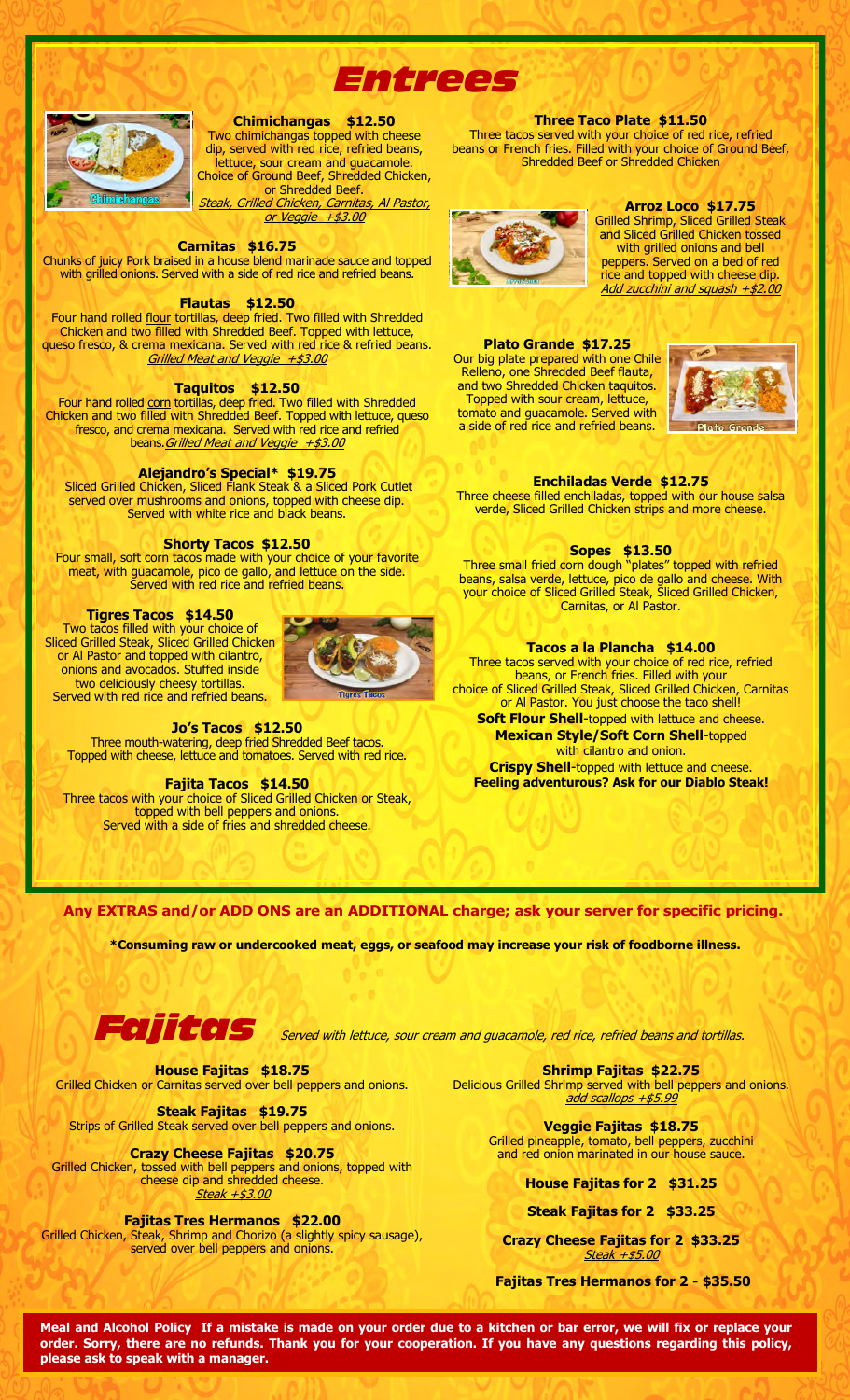

Substitute Cheese Dip on Enchiladas +\$1.50 Add side order of rice and beans \$2.00

# **Enchiladas Supremas \$12.50**

Four enchiladas (Ground Beef, Shredded Chicken, Cheese, and Bean). Topped with a mild house red sauce and shredded cheese. Served with lettuce, sour cream and guacamole. Grilled Meat +\$3.00

## **Enchiladas Suizas \$12.50**

Four Chicken enchiladas topped with a creamy green sauce, crema mexicana and shredded cheese. Served with lettuce, sour cream and guacamole.

## **Dos Enchiladas \$11.50**

Two enchiladas, topped with mild house red sauce and shredded cheese. Served with red rice, refried beans, lettuce, sour cream, and guacamole. Choice of Ground Beef, Shredded Chicken or Shredded Beef. Grilled Meats, Potatoes or Veggies +\$3.00 **Ask to make it Spicy with our Diablo Salsa!** 



# **Enchiladas Mixtas**

**\$16.75**  A unique plate made with one Ground Beef, one Potato, one Shredded Beef and one Chicken enchilada. Each enchilada is then topped with a specific sauce to maximize deliciousness! Served with a side of lettuce, sour

cream, guacamole, red rice and refried beans.

**\*Consuming raw or undercooked meat, eggs, or seafood may increase your risk of foodborne illness.** 

#### **Enfrijoladas \$11.50**

Four enchiladas filled with refried beans and cheese. Topped with a black bean sauce, shredded cheese and crema mexicana. Served with lettuce, sour cream and guacamole.

#### **Spinach Burrito \$12.50**

*Vegetarian* 

A burrito filled with spinach, mushrooms and onions. Topped with cheese dip and sweet bell peppers. Served with white rice and black beans.

#### **Spinach Quesadilla \$12.50**

A quesadilla filled with spinach, mushrooms and onions. Served with black beans, white rice, lettuce, sour cream and guacamole.

#### **Burritos de Papa \$12.50**

Two burritos filled with fried chunks of red roasted potatoes and pico de gallo topped with cheese dip. Served with red rice, lettuce, sour cream, guacamole and tomatoes on the side.



#### **Jo's Potato Tacos \$12.50**

Three deep fried, red roasted potato tacos. Topped with cheese, lettuce and tomatoes. Served with a side of red rice.

**Any EXTRAS and/or ADD ONS are an ADDITIONAL charge; ask your server for specific pricing.** 

# **Spinach Chimichangas \$12.50**

**Calabacitas \$12.50**  \* A Slightly Spicy Vegetarian Delight \* A blend of zucchini, squash, onion, and bell peppers, corn salsa, queso fresco and tomatoes. Served on top of a bed of white rice and black beans.

> Two chimichangas filled with grilled spinach, mushrooms and onions. Topped with cheese dip and served with lettuce, sour cream, guacamole, red rice and refried beans.

#### **Enchiladas de Papa \$12.50**

Two enchiladas filled with fried chunks of red roasted potatoes and pico de gallo. Topped with diablo sauce and shredded cheese. Served with red rice, refried beans, lettuce, guacamole and sour cream.



#### **Pollo Azteca \$16.75**

Sliced Grilled Chicken Breast on a bed of mushrooms and onions topped with cheese dip. Served with red rice and refried beans.

#### **Pollo Chilango \$16.75**

Sliced Grilled Chicken Breast on a bed of grilled zucchini, squash, and topped with toasted sesame seeds. Served with refried beans and red rice.

#### **Chori Pollo \$16.75**

Sliced Grilled Chicken Breast topped with grilled pineapple, chorizo and cheese dip. Served with refried beans and red rice.

#### **Arroz con Pollo \$16.75**

Sliced Grilled Chicken Breast tossed with grilled onions and bell peppers. Served on top of red rice and topped with cheese dip. Add zucchini and squash +\$2.00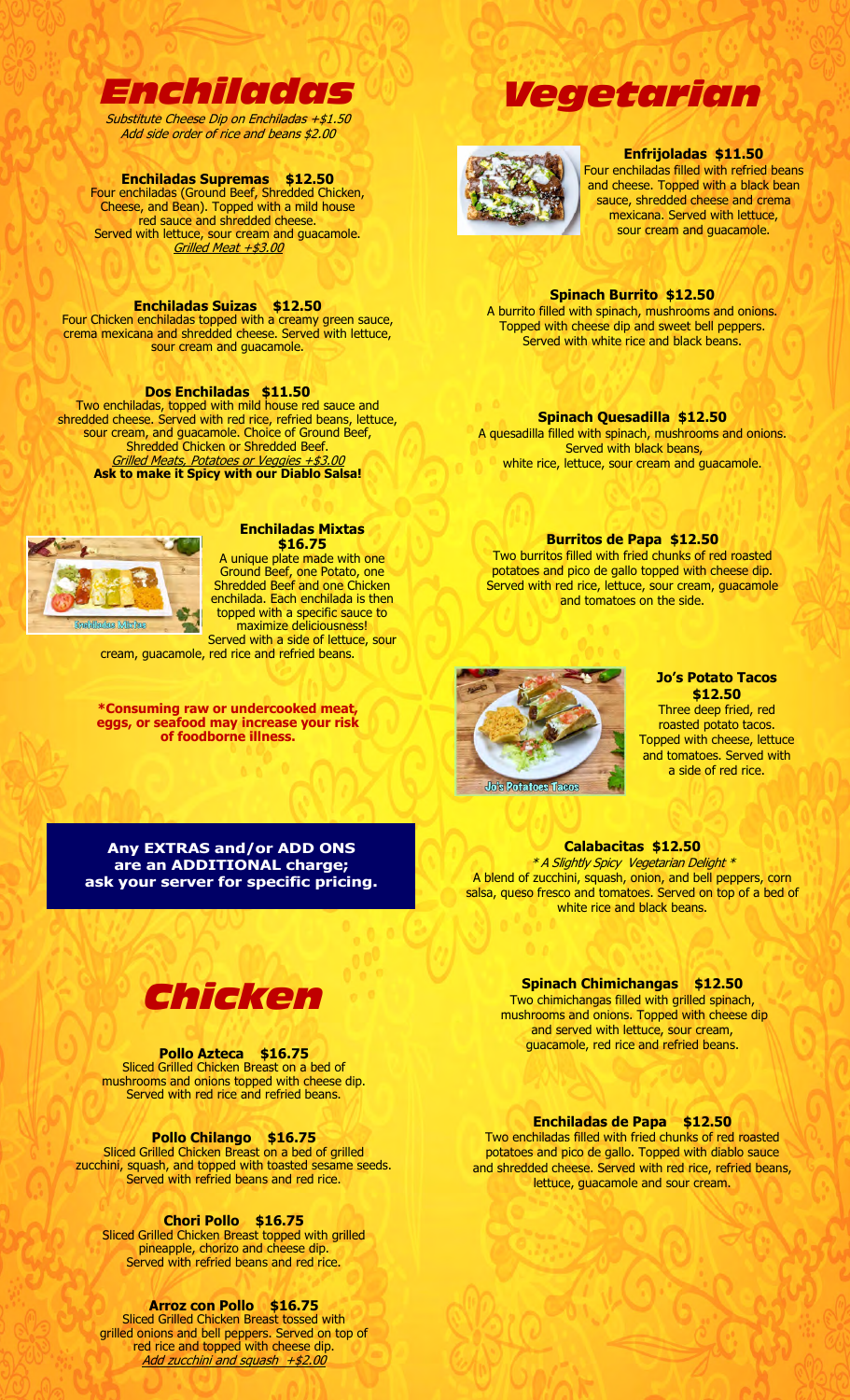

**Wet Burrito**  Add Diablo Sauce or Cheese Dip to any burrito for \$2.00

#### **Small Burrito \$5.50**

A small burrito, covered in our mild red house burrito sauce, topped with shredded cheese. Choice of Bean, Ground Beef, Shredded Chicken, or Shredded Beef. Steak, Grilled Chicken, Carnitas, Al Pastor or Veggie +\$2.00

#### **El Botija Burrito \$18.75**

Our enormous 3lb steak burrito stuffed with 1lb steak, refried beans, red rice, seasoned with tortilla strips, guacamole and cheese. Topped with your choice of diablo sauce or cheese dip.

**California Style Burrito \$10.50** 

A burrito stuffed with red rice, refried beans, lettuce, guacamole, pico de gallo, and shredded cheese. Choice of Ground Beef, Shredded Beef, or Shredded Chicken. Steak, Grilled Chicken, Carnitas, Al Pastor or Veggie **California Fajita Burrito \$12.50**  Our California Burrito also stuffed with bell peppers and onions, with your choice of grilled meat inside **Deep Fried California Burrito \$11.25**  The regular California Style Burrito—only Deep Fried Steak, Grilled Chicken, Carnitas, Al Pastor or Veggie +\$2.00

**Deep Fried California Fajita \$13.25**  You know where this is going—

The California Fajita burrito gets a trip to the fryer!

**Beef Colorado Burrito (spicy) \$13.50**  Chunks of Steak braised in a red chile Colorado sauce, filled with refried beans and red rice. Topped with diablo sauce and shredded cheese.

## **House Special \$12.50**

Two Shredded Beef and refried bean burritos. Topped with cheese dip and shredded cheese. Served with red rice.



#### **Long Burritos \$13.50**

Two burritos filled with Grilled Chicken and a cheese blend. Served with red rice and a side of guacamole. One Steak Burrito + \$1.50 Two Steak Burritos + \$3.00

#### **Bombero Burrito (Spicy) \$13.50**

\* Our version of Steak n' Potatoes in a Burrito \* A burrito filled with Steak, deep fried red potatoes, frito chips, sour cream, and a cheese blend. Topped with our house diablo salsa.

#### **Twin Burritos \$11.50**

 One Ground Beef and one Shredded Chicken burrito topped with lettuce, sour cream, guacamole and red salsa.

#### **Chicken Chipotle Crunch (Medium Hot) \$13.50**

\* Warning! Sauce is Addicting! \* A burrito filled with Grilled Chicken and frito chips. Topped with a chipotle cream salsa and melted cheese.



#### **Burrito Mexicano \$13.50**  Burrito filled with Steak, grilled onions, black beans, white rice, cilantro, guacamole, shredded cheese, diced onion and sour cream. Topped with cheese dip, red sauce and green salsa.

**Surf & Turf Burrito \$15.50**  A large burrito filled with Shrimp and Steak, lettuce, french fries, shredded cheese, pickled jalapeños, guacamole and our house made baja slaw. Served with red rice on the side.





All of our steaks are cooked WELL DONE.

# **Carne Asada\* \$17.50**

Flank Steak topped with grilled green onions, served with red rice, refried beans, lettuce, sour cream, and guacamole on the side.

#### **Doblado Special (slightly spicy) \$19.75**

Grilled strips of Steak and Shrimp, served over a bed of grilled onions, cooked with a special house salsa. Served with red rice, refried beans, shredded cheese, lettuce, tomato, and avocado.





**Steak a la Mexicana \$18.75**  A savory 8oz Ribeye Steak, served over a bed of grilled jalapeños, onions, and tomatoes. Served with red rice, black beans, lettuce and guacamole.



**Camarones A La Diabla (spicy) \$17.50** Shrimp marinated in a chile de arbol sauce served with black beans and white rice, lettuce, sour cream and guacamole.

#### **Camarones Cancun \$17.50**  Grilled Shrimp tossed in a house spice mix

served over a bed of grilled veggies (squash, zucchini, bell peppers and green onions) topped with toasted sesame seeds. Served with white rice, black beans and lettuce, sour cream and quacamole.



#### **Arroz Con Camaron \$17.50**

Grilled Shrimp tossed with veggies and topped with cheese dip. Served on top of your choice of red rice or white rice.

#### **TJ Camaron Tacos \$15.50**

Four small corn tortillas with melted cheese and chili lime Shrimp topped with cilantro. Served with rice and refried beans.

# **Tampico Tacos \$15.50**

Two delicious Shrimp tacos, filled with your choice of Grilled or Fried Shrimp. Topped with baja slaw and sliced avocados. Served with a side of cilantro lime rice, lettuce and pico de gallo.



#### **Fish Taco Plate \$14.00**

Two Fish tacos, served with black beans and white rice. Choose from our Grilled Fish or XX Rosarito Fish. Can't decide? Mix and Match! One Salmon taco + \$ .50 / Two Salmon tacos +\$1.00

#### **Grilled Fish Taco \$5.25**



Tilapia fillet, battered and deep fried, served on a flour tortilla, topped with baja slaw and queso fresco, served with a lime wedge. **Sweet Salmon Taco \$5.75** 

Salmon fillet marinated in a sweet chili sauce and topped with our house made piña salsa, served on a flour tortilla. **\$5.25 Shrimp Taco or Scallop Taco \$5.75** 

Choose between either a Grilled Shrimp or Grilled Scallop taco, served on a flour tortilla and topped with lettuce and cheese.



## **El Trio \$19.75**

One Grilled Shrimp taco, one Scallop taco, and one Fried Fish taco topped with our house made coleslaw, queso fresco, and sliced avocados. Served with a side of cilantro lime rice and salad.

#### **El Cozumel \$20.75**

Grilled Scallops, Shrimp and Tilapia served over a bed of rice and grilled veggies. Topped with chimichurri sauce, queso fresco and cilantro.

# **Grande Chimichanga \$17.50**

A huge chimichanga stuffed with Grilled Shrimp, onions, spinach and mushrooms. Topped with creamy cheese dip. Served with red rice, refried beans, guacamole, lettuce, sour cream and tomatoes.

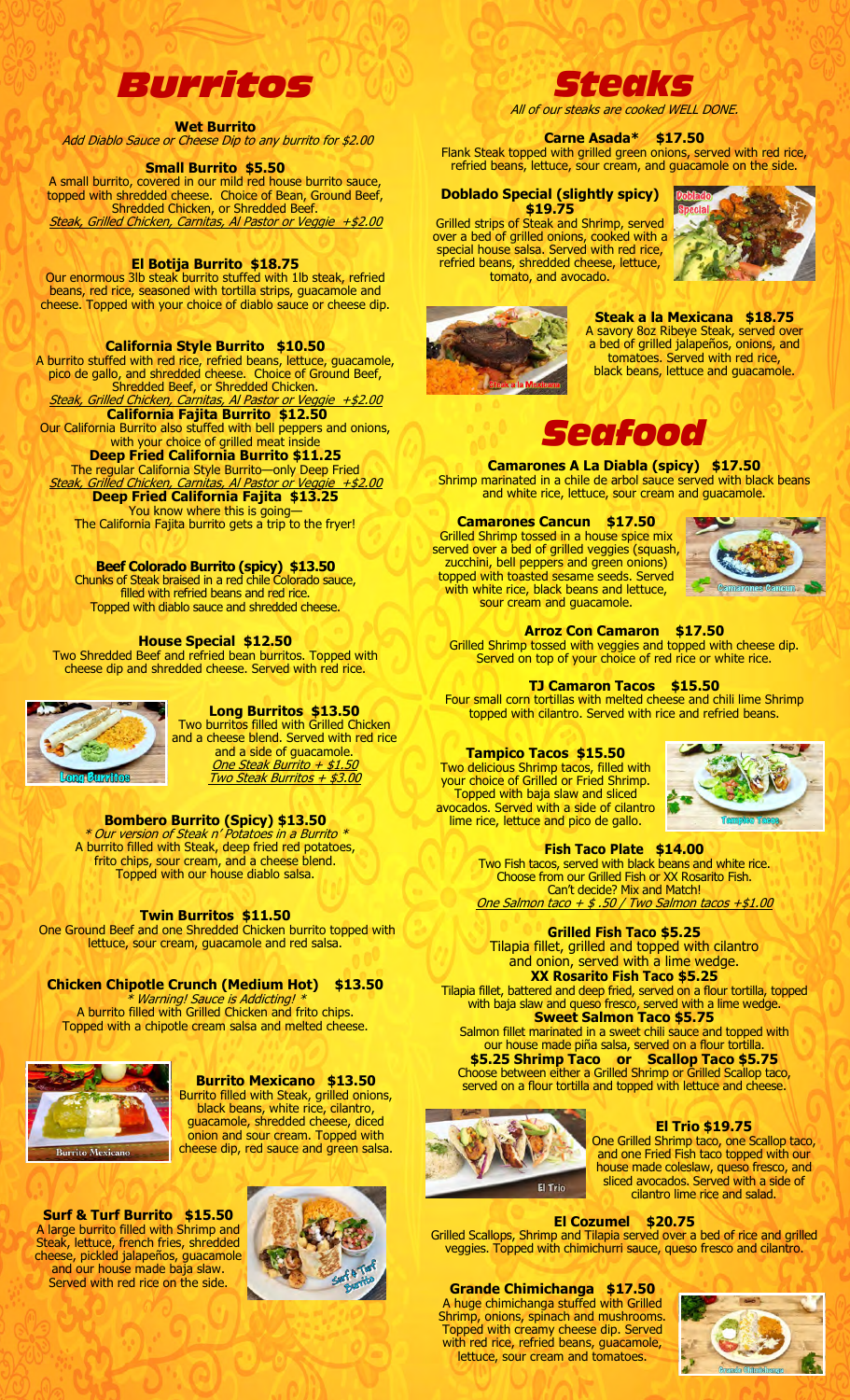

#### **Churros or Apple Churros**  A delicious fried dough pastry rolled in cinnamon and sugar. Drizzled with chocolate and topped with whipped cream. Apple Churros are filled with a sweet warm apple center. **Availability of certain Churros vary.**



#### **Xango**

A rich smooth cheesecake, rolled in a melt-in-yourmouth, flaky pastry tortilla. Drizzled with chocolate and topped with whipped cream.



*Desserts*

**\$7.25** 

#### **Fried Ice Cream**

A creamy ball of vanilla ice cream rolled in sweet corn flakes, deep fried to perfection. Drizzled with chocolate, covered in whipped cream and topped with rainbow sprinkles. All inside a crunchy tortilla shell.



**Flan**  A uniquely delicious, Mexican caramel custard, drizzled with creamy chocolate, topped with whipped cream and a sweet red cherry.



# **Single Items**

Crispy Taco \$3.00 Soft Taco \$3.75 **|** Mexican Taco \$3.75 Enchiladas \$3.25 **|** Chile Relleno \$4.75 Tamale \$3.75

## **Single Orders**

Red Rice or White Rice \$3.00 Cauliflower Rice \$4.50 Refried Beans or Black Beans \$3.00 Rice & Beans \$3.50 **|** French Fries \$3.00

## **Add Ons**

Guacamole \$4.65 **|** Sliced Avocado \$4.75 Sour Cream \$ .75 **|** Lettuce \$1.50 Chopped Tomatoes \$2.00 Lemon Slices \$1.50 Bandera (Lettuce, Sour Cream, Guacamole) \$4.25 Shredded Cheese \$2.25 Small Cheese Dip \$4.25 Large Cheese Dip \$5.75 Corn/Flour Tortillas \$2.50 Fresh/Pickled/Grilled Jalapeños \$2.00 Chiles Toreados (Fried Jalapeños) \$3.75 Shrimp Sm \$4.75 Lg \$8.75 Scallops Sm \$7.25 Lg \$13.50 Extra Grilled Steak \$4.25 Extra Grilled Chicken \$4.25



#### **Soft Drinks \$3.00**  Pepsi, Diet Pepsi, Dr. Pepper, Diet Dr. Pepper, Sierra Mist, Mountain Dew, Pink Lemonade, Root Beer, Sweet Iced Tea, Unsweet Iced Tea

**Agua Frescas \$6.00**  Horchata, Tamarindo, Jamaica

**Jarritos \$3.50**  Flavors vary at each location

**Fruit Shoots \$3.00**  Flavors vary at each location

**Milk, Orange Juice, Apple Juice \$3.00**  Non-refillable

**Coffee \$3.00**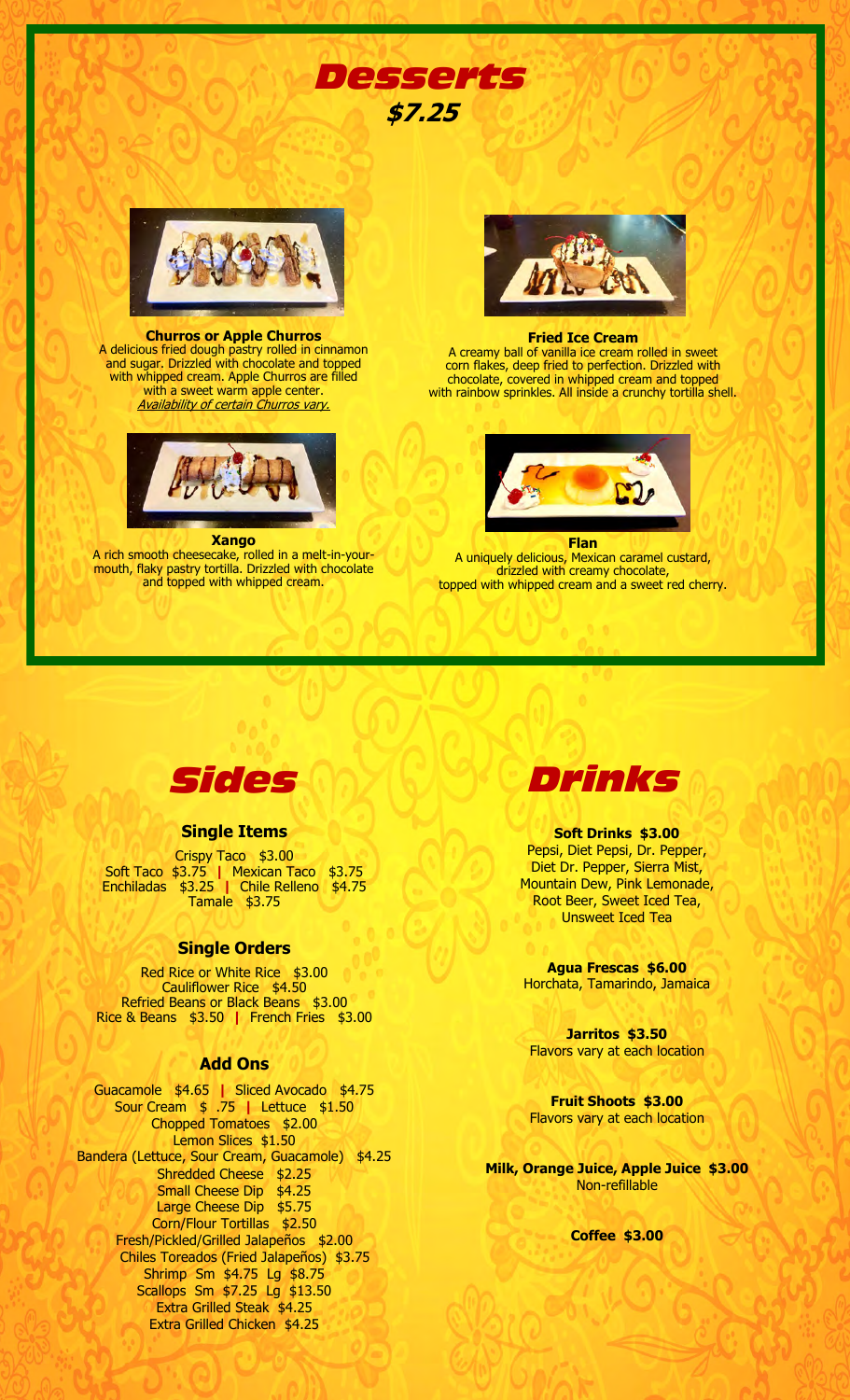# *KID'S MENU*

**All meals served with fresh fruit and a choice of red rice, refried beans, rice and beans, or French fries. Includes one fountain drink** 

**Any additional item added to kids meal (extra taco, extra corn dog, extra burrito) will cost \$2.50 more. Add \$1.50 for those 13 years and up.** 



**Peanut's Burrito \$7.00** A small burrito, grilled on our panini, filled with cheese and choice of Ground Beef, Shredded Chicken or Shredded Beef. **Steak or Grilled Chicken** +\$1.50



**Kid's Taco (soft or crispy) \$7.00**  Choice of Soft or Crispy taco filled with Ground Beef, Shredded Chicken or Shredded Beef, topped with lettuce and cheese. Steak or Grilled Chicken \$1.50



**Kid's Quesadilla \$7.00** A plain cheese quesadilla, or get it filled with Ground Beef, Shredded Chicken or Shredded Beef. <mark>Steak or Grilled Chicken</mark> +\$1.50



**Kid's Enchilada \$7.00** An enchilada filled with your choice of Ground Beef, Shredded Chicken, Shredded Beef, Cheese or Bean.



**Kid's Popcorn Chicken \$7.25**  An order of Popcorn Chicken served with your choice of side.



**Kid's Burrito \$7.00** A burrito, topped with our mild red sauce, filled with your choice of bean, Ground Beef, Shredded Chicken or Shredded Beef. **Steak or Gilled Chicken** \$1.50





**Hot Dog or Corn Dog \$7.00**  Choice of one corn dog or one hot dog.



**Mac n' Meat \$7.25** Macaroni and cheese mixed with Ground Beef.



**Mini Taco Salad \$7.25**  A mini-version of our famous Taco Salad, with your choice of Ground Beef, Shredded Chicken or Shredded Beef. Filled with refried beans, red rice, lettuce, cheese dip, shredded cheese, guacamole, sour cream, and tomatoes. Does not come with a side. Steak or Grilled chicken  $+ $1.50$